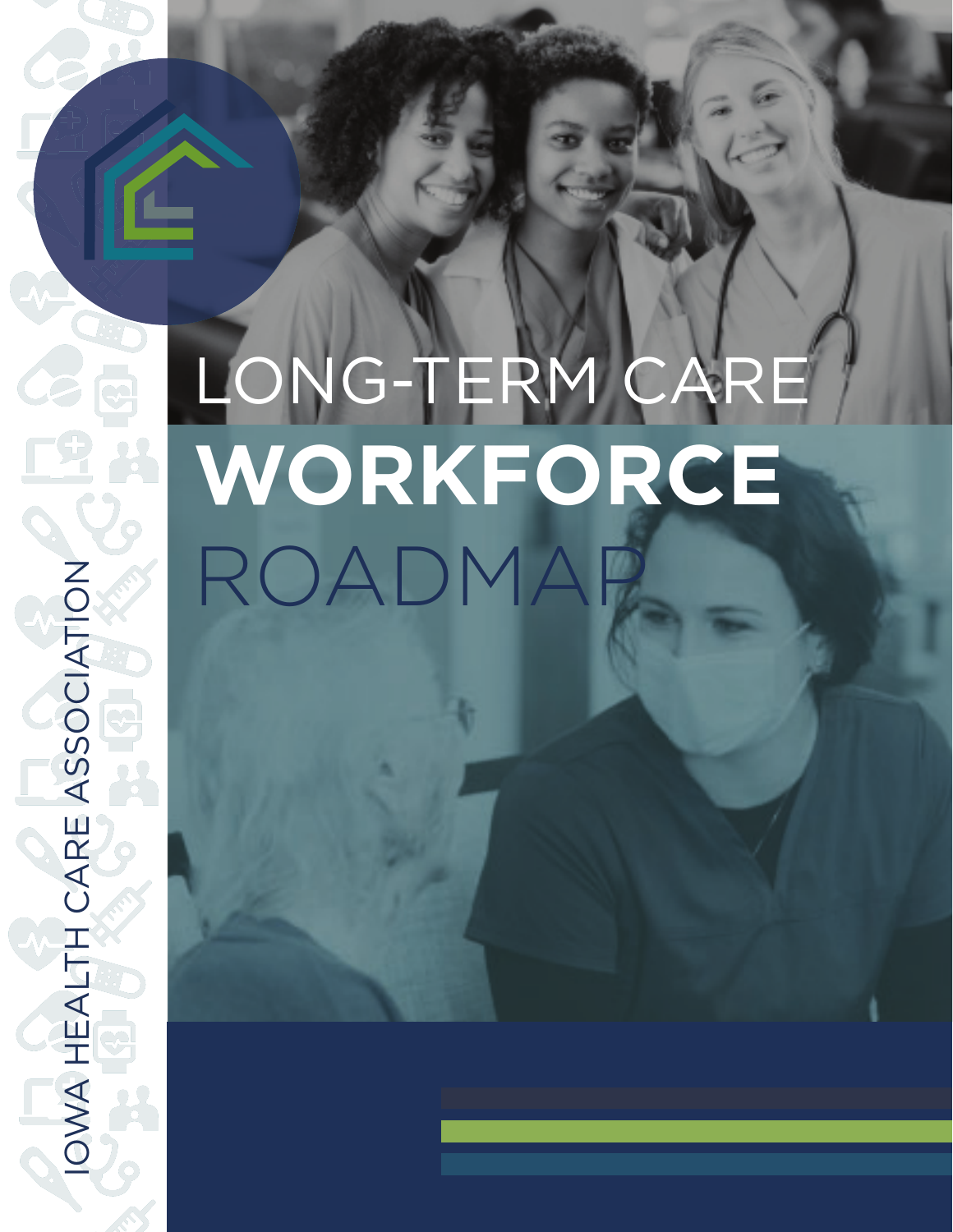# TABLE OF CONTENTS

|                   | $\overline{4}$ |
|-------------------|----------------|
|                   | - 5            |
| <b>Next Steps</b> |                |
|                   | 6              |
|                   |                |
|                   | 8              |
|                   | 9              |



*For more information, please visit our website at iowahealthcare.org/ WORKFORCE.*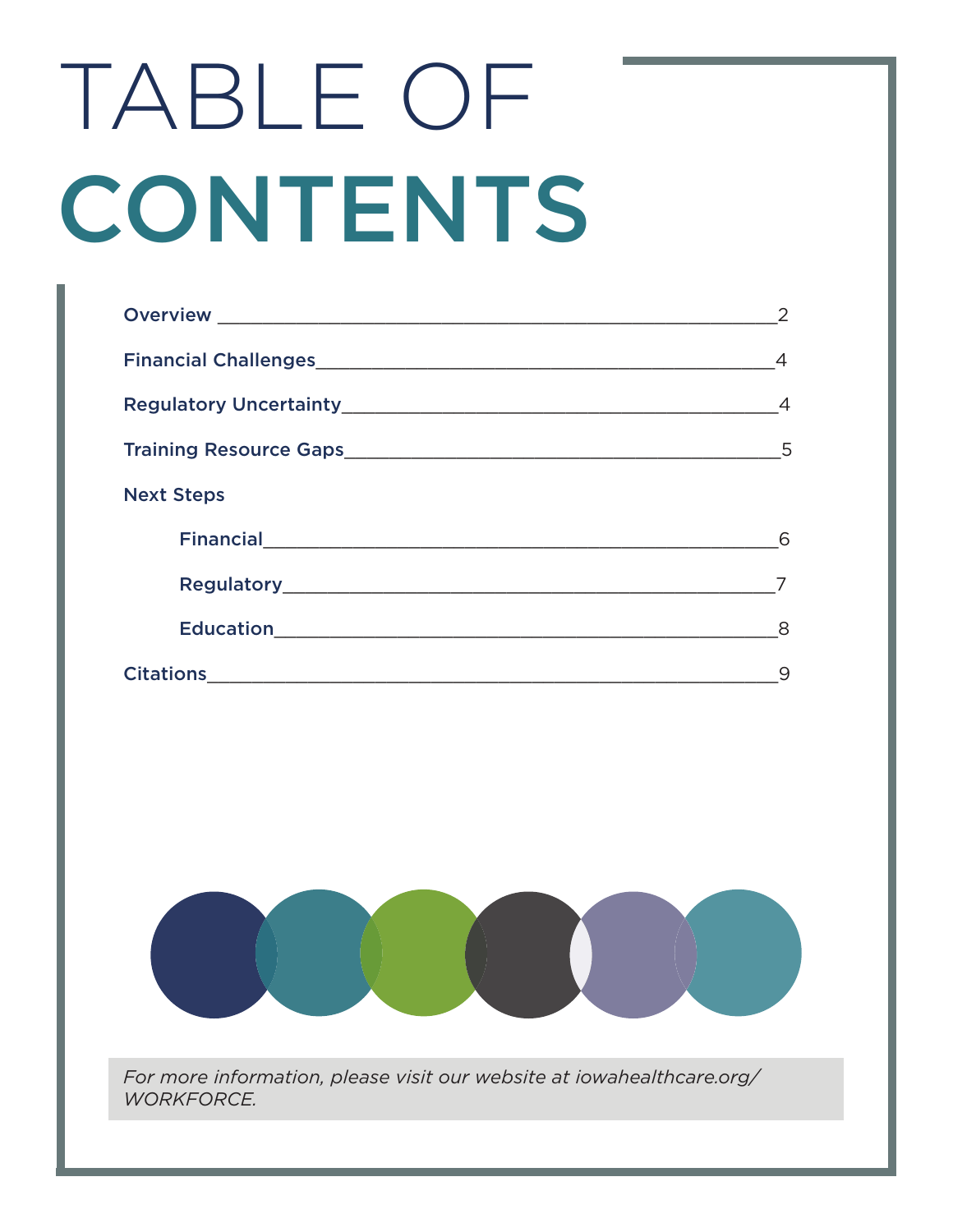### Iowa Long-Term Care Workforce Roadmap

#### *An analysis of the long-term care workforce crisis and actions to meet the challenge*

**Today, Iowans have access to a continuum of long-term care service options** to meet any level of care needed, including 138 certified home health agencies, 375 assisted **living programs and 425 skilled nursing facilities.** Assisted living programs and skilled nursing facilities **care for nearly 30,000 Iowans**, and even more Iowans are cared for by home health agencies. In 2021, Iowa nursing facilities alone administered more than seven million days of care to vulnerable Iowans. Iowa long-term care providers have consistently outperformed the nation on Centers for Medicare and Medicaid Services (CMS) Five-Star Quality ratings for nursing home care. Iowa is four percentage points higher than the nation for the number of top level five-star facilities.

More Iowans also have a need for post-acute care than many other states due to the state's aging population. **The state ranks 17th nationwide for the percentage of its population that is age 65 or older.** Over half a million people in Iowa are over 65, and it is estimated that population will account for over 20% of the total state population by 2050. Based on the percentage of Iowa's population that has historically used longterm care services and support, the Iowa Health Care Association (IHCA) projects that **demand for long-term care services and support will increase by 16.7% by 2030, and that by 2035 an additional 17.6% increase is anticipated.** These projection models show that at current licensed bed capacity, the need for long-term care will surpass available beds by 2035.

**We are fast approaching a point where access to long-term care for those who need it is at risk** thanks to a rapidly eroding workforce situation, which is seeing caregivers leave the workforce at a time when more caregivers are necessary to meet demand.

## An IHCA survey of Iowa's long-term care providers conducted in December 2021 shows:

- **18.5% of facilities are facing a staffing crisis** right now, with numerous open shifts and few to no qualified candidates. Another **49.7% say** their staffing situation is concerning and **they need more staff .**
- The **most in demand positions** (those with the most openings) are Certified Nursing **Assistants** (CNAs) (2,871 openings), **Dietary staff** (1,419 openings) **and Registered Nurses** (RNs) (999 openings).
- **72% say** the primary **reason for losing staff has been** the inability to compete with more enhanced pay offered elsewhere.
- **82% have instituted pay increases** and **77% have implemented bonuses** to address workforce challenges. 56% have instituted shift differential pay and 53% have **off ered sign on bonuses.**
- **50% are paying additional fees to utilize contract/agency staff** to fill staffing gaps. At the same time, 58% of providers say they have lost staff to staffing agencies. Iowa long-term care providers spent more than \$80 million on staffing agency utilization in 2021, up 58.19% from 2020.
- **91% of providers have had to ask staff to work overtime** or take extra shifts. **72%**  providers also **say that burnout and stress** has been a **contributing** factor **to workers leaving.**
- **44% of Iowa providers have** either *reduced or limited admissions* due to staffing shortages.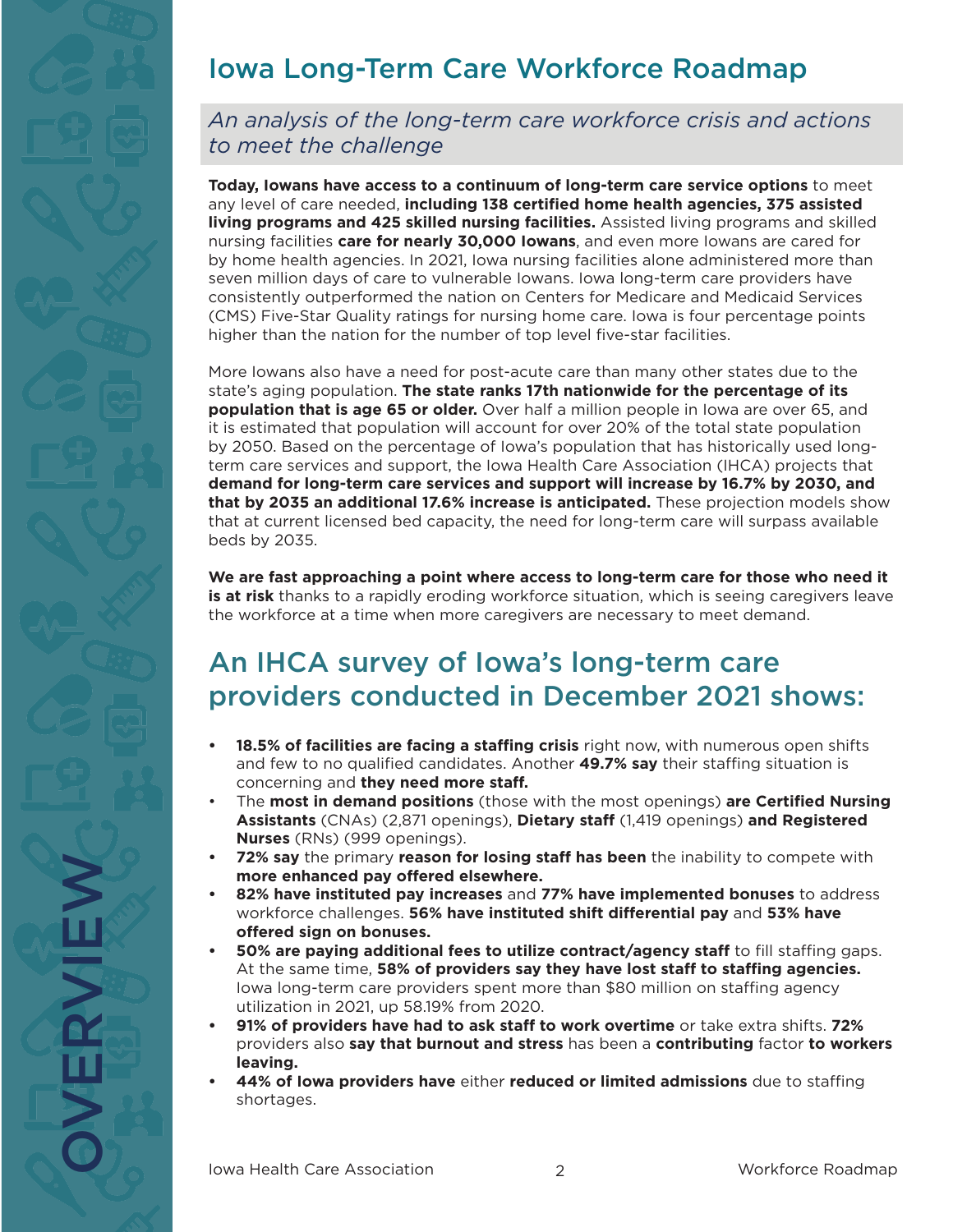#### These survey findings also align with macroeconomic trends in the sector:

- Since the beginning of the COVID-19 pandemic in early 2020, nursing home employment has dropped by 15% nationwide and by 11.9% in Iowa, a reduction of 1,900 Iowa direct care workers. Unlike other employment sectors, nursing homes and assisted living communities have yet to fully recover those job losses, which include:
	- 371 fewer RNs, down 11.3%
	- 167 fewer LPNs, down 7.3%
	- 1,362 fewer CNAs, down 13.2%
- 86% of nursing homes say their workforce situation has gotten worse over the last three months and 78% of nursing homes are concerned workforce challenges might force them to close, according to an American Health Care Association (AHCA) survey.
- According to National Healthcare Safety Network (NHSN) data, between 30-50% of Iowa facilities consistently reported staffing shortages throughout the pandemic, compared to an average between 15-20% for the rest of the nation.
- Nearly half (49%) of nurses are likely to leave nursing in the next two years, and 31% plan to leave health care altogether, according to a ShiftMed Nursing Survey.
- Five of Iowa's top-10 job postings are for health care careers, with registered nurses and nursing assistant jobs topping the list. The U.S. Bureau of Labor Statistics projects the need for 1.1 million more nurses nationally by 2030.

#### We must act.

If we turn a blind eye to these issues and take the path of inaction, Iowans will be left with fewer long-term care options and less access to care. If we act now, working together with policymakers, regulators and care providers, to chart a path forward to address these challenges, we can ensure Iowans have continued access to quality longterm care for generations to come. This report includes an analysis of the financial, regulatory and educational challenges that have contributed to the current health care workforce crisis in Iowa and recommendations to assist policymakers, regulators and care providers with charting the path forward.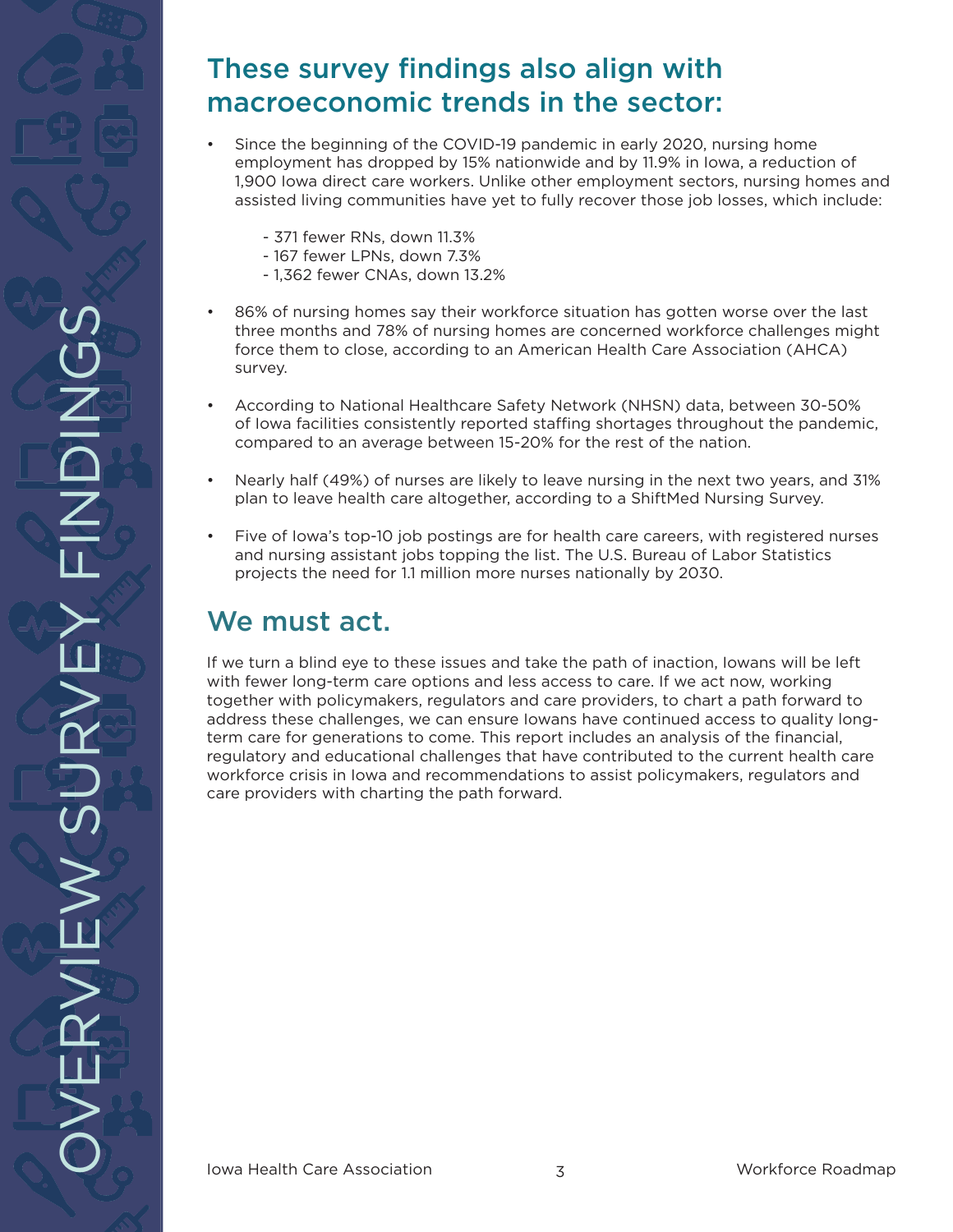#### How did we get here?

**Financial Challenges -** The financial state of the sector is precarious, driven largely by revenue losses and dramatically increasing labor costs throughout the pandemic.

- *Lost Revenue*  With declines in patient census nationwide (85.0% in January 2020 to 72.6% in August 2021), the nursing home sector faced \$11.3 billion in losses in 2020 and is projected to experience \$12.7 billion in losses in 2021 according to analysis by AHCA. In Iowa, COVID-19 reduced nursing home occupancy by 15%, of which only 6% has been recovered (less than half). Today, Iowa nursing homes are averaging 69.6% occupancy rates, compared to a pre-pandemic average of 78%. This decline in census leaves the Iowa nursing home industry with over \$148 million in losses in 2020, and is projected to be over \$131 million in losses in 2021, according to a state-level analysis by the IHCA.
- *Increased Costs* Labor costs are skyrocketing as facilities continue to combat COVID-19 in their buildings. AHCA estimates that the average percentage increase in labor-related costs was 18% from 2019 to 2020. The IHCA estimates that Iowa providers have faced an average 11.9% increase in labor costs from 2019 to 2020. An IHCA survey shows that 82% of Iowa providers have increased wages, 77% have provided bonuses, and 50% have paid additional fees to utilize agency staffing to combat workforce shortages. From 2020 to 2021 Iowa providers experienced a 54% increase in agency utilization, resulting in approximately over \$96,000 per facility in added costs. The estimated contract labor (agency) costs for Iowa's nursing homes utilizing agency in 2021 was around \$85 million.
- *Bottom-line Impact*  The loss in revenue and increase in expenses is having a direct impact on access to care. An AHCA analysis shows that since January 2020, there have been 250 buildings nationwide that have closed their doors. In the first half of 2021, out of the 68 buildings that have closed 52% of those buildings had five-star RN ratings (CMS CASPER and Care Compare Data). This shows that the closures due to COVID-19 are not discriminatory, and many high-quality facilities are on the brink of closing their doors for good. There are currently at least 25 Iowa nursing homes at risk of closing due to the financial ramifications of the pandemic the past two years. The majority of these homes are located in Iowa's rural communities.

Regulatory Uncertainty **–** Since the beginning of the pandemic, providers have faced an onslaught of fast-changing and conflicting regulatory directives that have only compounded the staffing crisis.

- *Visitation Rules* The landmark CMS rule first issued in March 2020 to prohibit visitation to nursing homes has been revised multiple times throughout the pandemic, including September 2020, March 2021 and November 2021.
- *Testing Rules* CMS testing requirements also have been revised multiple times, including August 2020 and September 2021. In addition, providers have had to contend with limited testing supplies and increasing supply costs to comply with the changing rules.
- Personal Protective Equipment (PPE) Usage Rules Requirements on PPE usage also has changed numerous times during the pandemic, and as with testing supplies, providers faced PPE supply chain issues and increased costs to comply.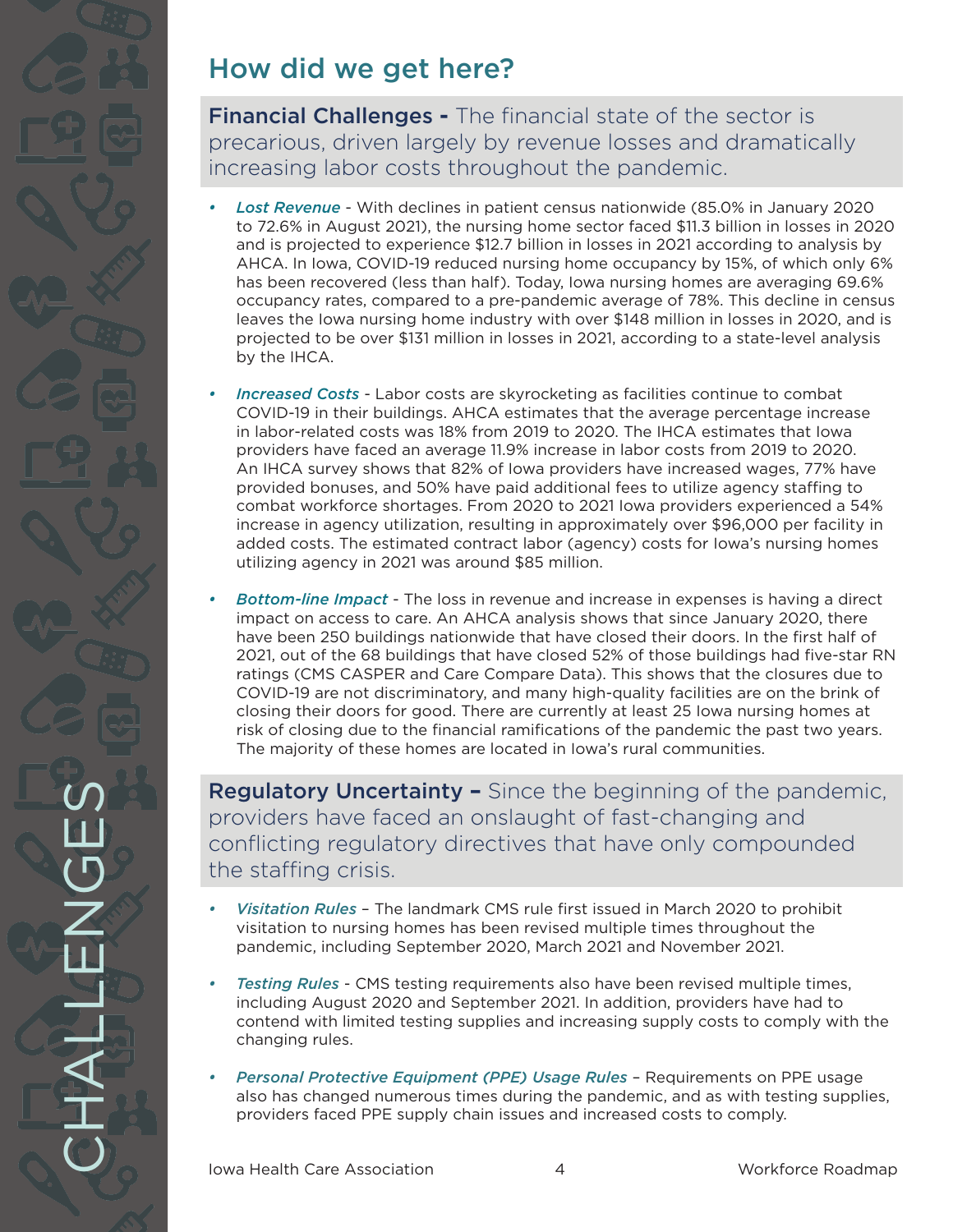- *Vaccination Rules* Most recently, care providers have faced navigating the uncertainty of how different CMS and Occupational Safety and Health Administration (OSHA) vaccine mandates would be applied to them if enacted, and saw different rules enacted for different states by different district court cases, until ultimately the Supreme Court weighed in on the mandates. The months-long regulatory and legal process only compounded staff fears of what was to come, and it is still unknown how many long-term care jobs will be lost because staff choose to leave the health care profession rather than comply with a vaccine mandate.
- *Reporting Rules*  With every new requirement, came additional reporting requirements as well. Throughout the pandemic reporting requirements changed and grew to include not only case counts, but also staffing levels, vaccination rates and more. In all, providers must report on more than 300 data fields in the NHSN system every week. At the same time, there have been countless technical issues and system difficulties with the required reporting system.
- *Outdated Public Policy* Public policy has not kept up with the changes in the arc of the pandemic and is not reflective of the reduced severity of the disease today, which has contributed to the flight of staff from the long-term care sector.

Training Resource Gaps **–** The pandemic has created a need for access to additional training avenues to meet new training needs. At the same time, the cost of training is unattainable for many who want to join or stay in the health care profession.

*• Training Access*

**CNA Training** – As CNA turnover rates grow, the need to train new aides grows as well. Turnover rates for CNAs in nursing homes has reached its highest point over the past decade in 2021, according to an analysis by the Hospital & Healthcare Compensation Service, with a 51.38% turnover rate.

 **Temporary Nurse Aide (TNA) Training** – During the pandemic, Iowa has trained over 3,000 TNAs, and the IHCA survey shows 74% of Iowa nursing homes have relied on TNAs to meet staffing needs. Providers estimate 87% of these TNAs could convert to fill CNA positions with additional training.

**Certified Med Aide Training** – The same IHCA survey shows 83% long-term care providers are using Certified Med Aides to help with staffing needs. At the same time, 31% say community colleges are not meeting their training needs in this area due lack of class frequency or classes being held at inconvenient times (97%), no virtual or on-demand options for training (48%) or classes being cancelled (24%).

*Funding Gaps - Almost 70% of nursing students take on student loan debt to finance* their degrees, and many can end up with \$40,000 to \$55,000 in student loan debt upon their degree completion, according to data from the National Student Nurses' Association.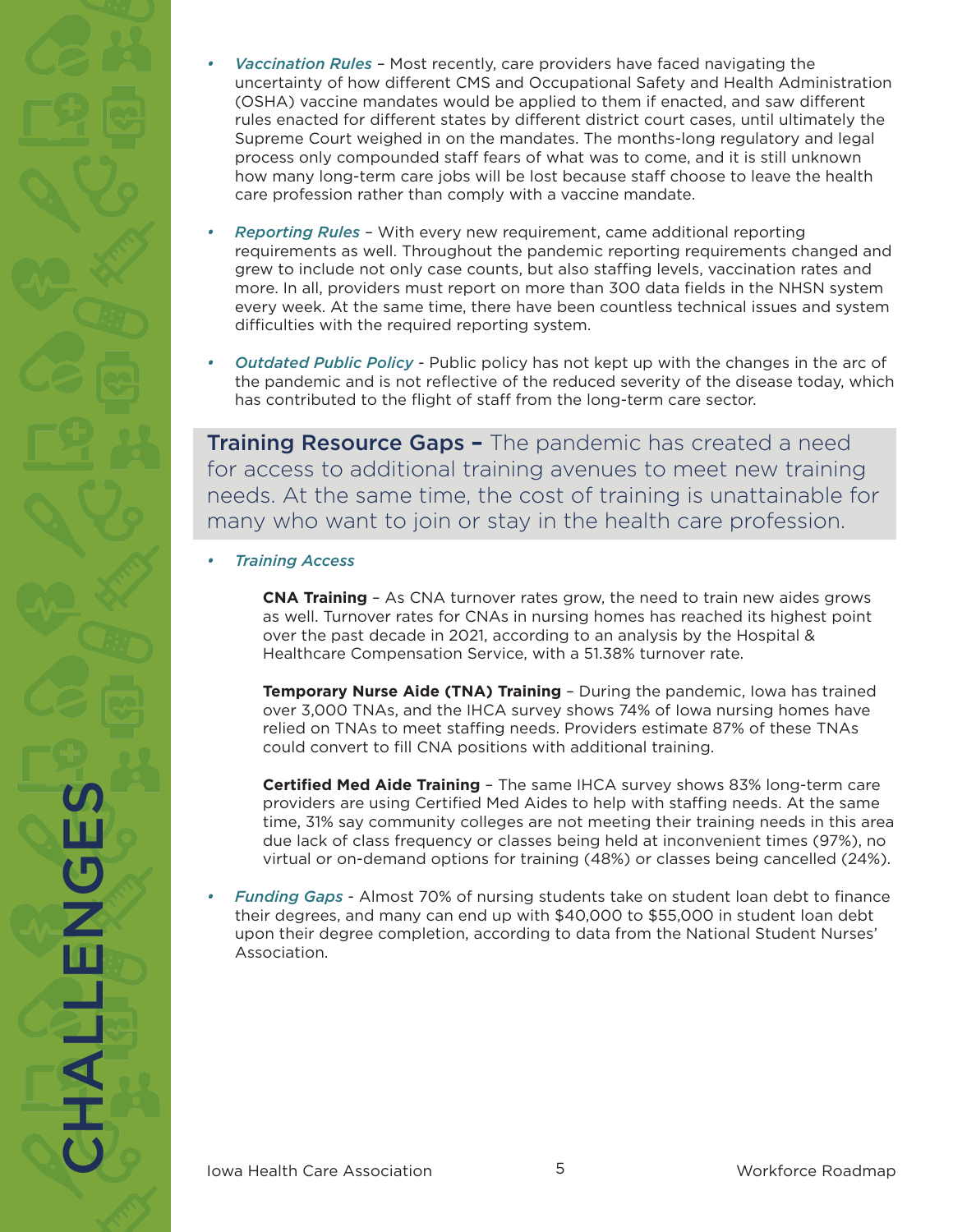## Next Steps — A Comprehensive Response

This multi-faceted strategy includes action items for policymakers, regulators, care providers and industry partners to tackle the financial, regulatory and training challenges that exist today and to build a strong long-term care workforce for Iowa's future. Adequately funding long-term care programs for lowans relies on a number of important funding avenues, including state legislative rebase funding, state and federal grant funding opportunities, such as Civil Money Penalties (CMP) grants, and philanthropic initiatives undertaken by organizations including the Iowa Health Care Association Foundation. By fully leveraging all funding avenues available to support long-term care, we can make the resources necessary to retain and attract an adequate workforce a reality.

#### Financial Strategy - Provide financial assistance to support care providers.

- **Adequately fund skilled nursing facility Medicaid, Home- and Community-Based Services (HCBS) Elderly Waiver and home health Low Utilization Payment Adjustment (LUPA) rates.** IHCA estimates that in 2023 when the state next resets skilled nursing facility Medicaid rates, Iowa will face a \$60 million state-share shortfall in the program. HCBS elderly waiver and home health LUPA rates face similar pandemic-related pressures.
- **Provide assistance programs and retention bonuses for long-term care workers.** Assistance programs could include affordable housing, childcare credits, and tax credits. Retention bonuses could be offered to staff who have worked in long-term care during the COVID-19 response. An allocation of \$40 million could provide \$800 per employee in tax credits and/or retention bonus pay to existing long-term care staff.
- **Provide funding for technology improvements** to assist staff with reporting to public health, coordination of follow up on positive COVID-19 cases detected, or tools that assist in the rapid identification/monitoring of potentially infectious diseases. An allocation of \$2.7 million would provide approximately \$3,000 per provider to implement technology improvements.
- **Offer funding for respiratory fit testing**, to help cover costs to ensure employees are appropriately fit tested for an appropriate respirator if it is anticipated they may care for persons known to have COVID-19 as part of their job duties.
- **Provide funding for PPE and testing supplies for facilities conducting point of care (POC) COVID-19 testing**. Funds may be used to purchase PPE necessary for staff to safely conduct testing, or to provide on-site POC testing supplies in the event federal or state government cease providing supplies. An allocation of \$25 million would provide weekly PPE and testing supplies for a period of one year.
- **Provide funding for nurse consultant services** for any facility to obtain nurse consultant services related to revising or auditing their Infection Prevention and Control Program, or for assistance with State Survey Agency Plan of Correction and monitoring for substantial compliance. An allocation of \$3.6 million would allow 200 independent nursing facilities to obtain nurse consultant services.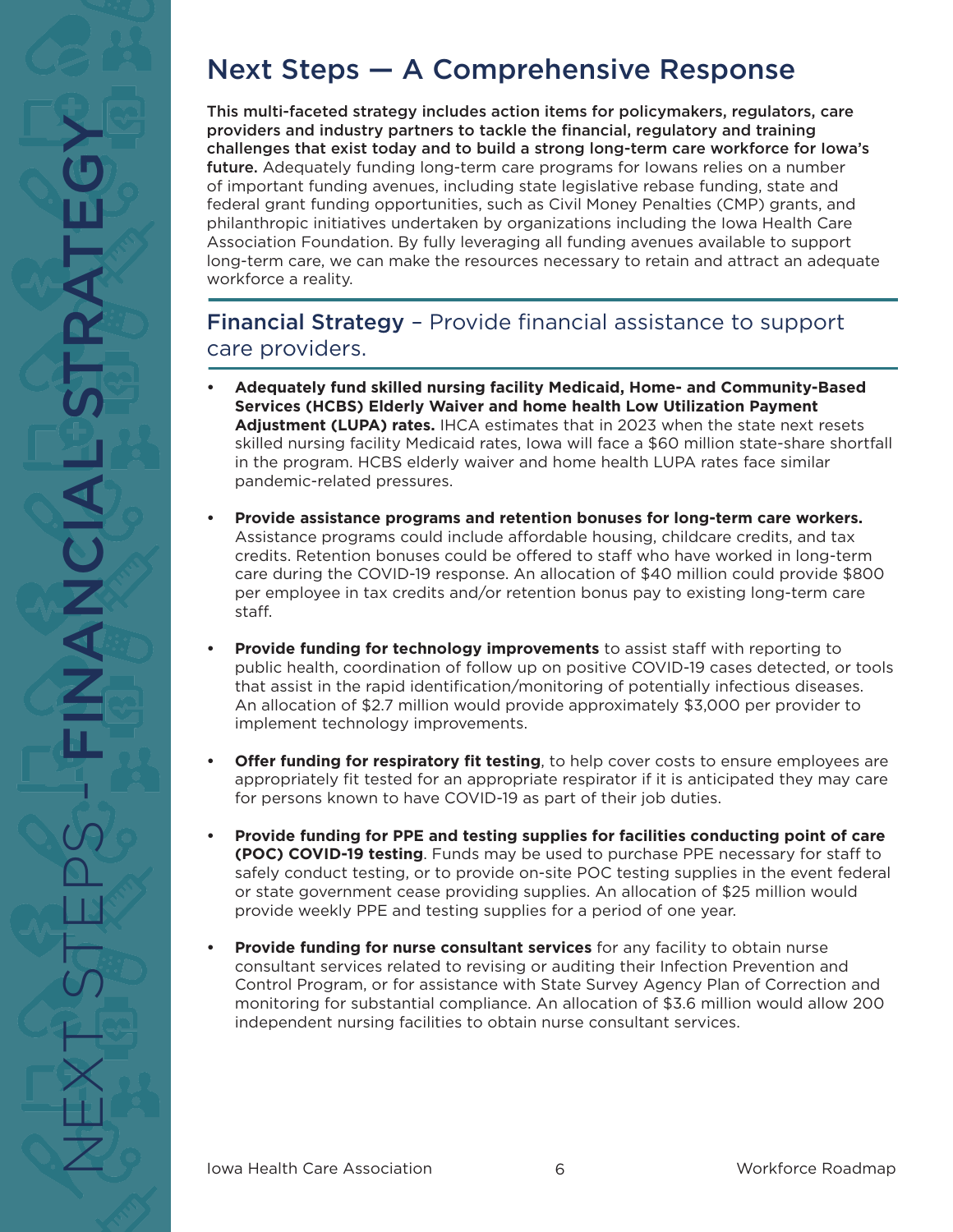#### *Regulatory Strategy* – Implement regulatory solutions to improve person-centered care.

- **Promote accountability for nursing staffing agencies** by developing regulatory measures to ensure staffing agency standards of accountability and to protect consumers from anti-competitive and unfair practices regarding agency staffing.
- **Support legislation eliminating the use of non-compete agreements for front line staff members,** requiring staffing agencies to register with the state, establishing rate transparency among agencies who rely heavily on state- and federal taxpayer dollars for their revenue streams, and establishing a complaint process to root out bad actors.
- **Permit CNA students to work in facilities as nurse aide apprentices** by allowing students actively enrolled in CNA coursework to work in nursing facilities as nurse aide apprentices until their required coursework is completed.
- **Expand the use of telehealth for medically appropriate services**, by codifying the Governor's current public health emergency proclamation that permits services that, by definition, are direct contract services and are typically rendered in person to be rendered via telehealth where clinically appropriate.
- **Expand the scope of support Licensed Practical Nurses (LPNs) provide in home health and assisted living programs**, such as permitting LPNs to conduct supervisory visits for patients whose care is performed by a home health aide and permitting LPNs to serve in assisted living programs in the same capacity as they do in skilled nursing facilities with the same educational requirements.
- **Create flexibility for home health providers** by permitting home health clients to designate agency staff, who may not be certified, but will have had home health experience in providing care, in lieu of a family member or friend.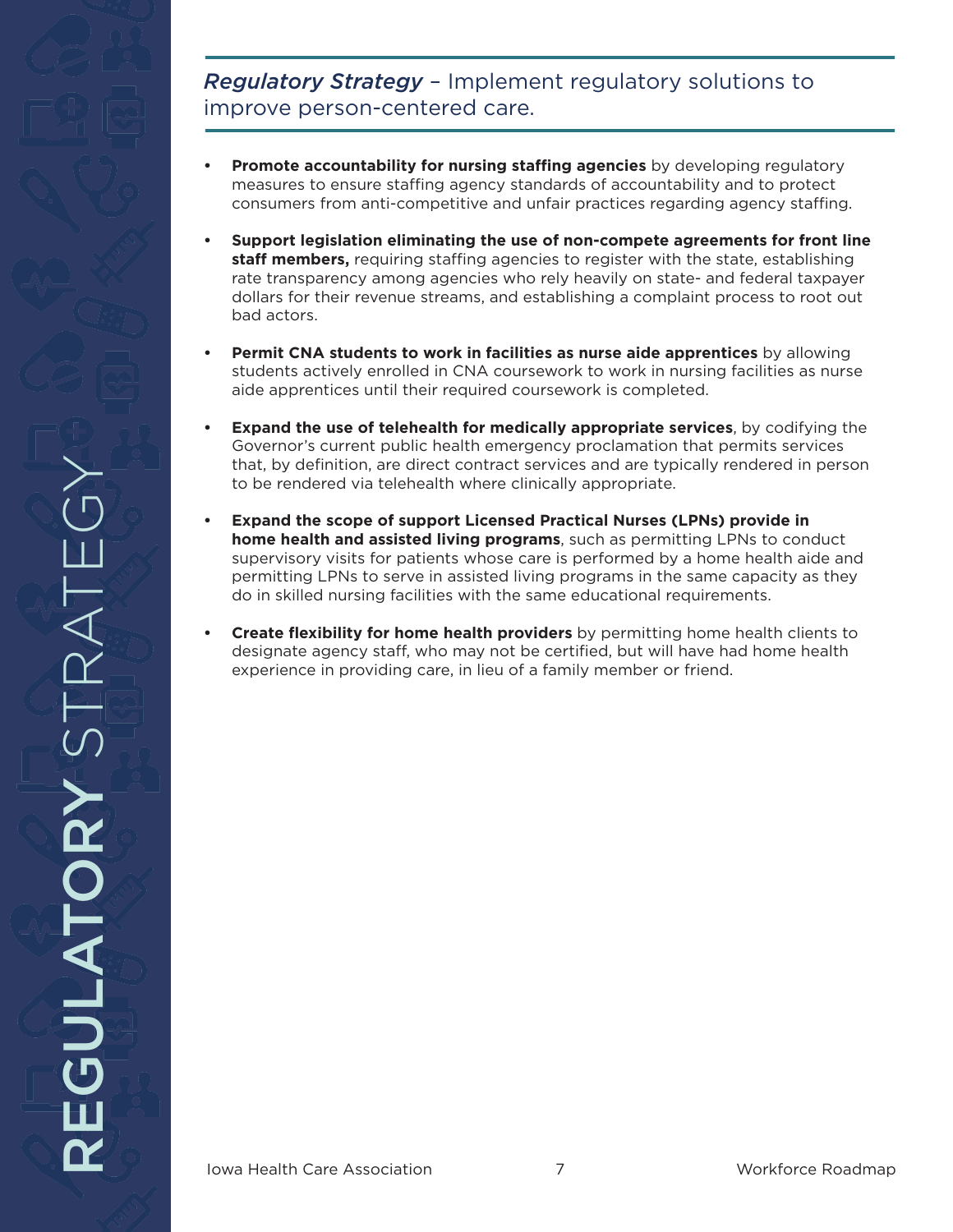*Training and Education Strategy* – Expand access to education and training for the future workforce.

- **Create a long-term care student loan forgiveness program** to alleviate student loan debt for nurses to focus on caregiving instead of worrying about making financial ends meet due to excessive student loan debt. This program could be offered for new graduates working in long-term care and subsidies for higher learning institutions whose graduates work in nursing homes, or for HCBS providers, including training for assisted living programs and home health agencies offering care for individuals in home and community-based settings.
- **Expand CNA training and testing opportunities**. Permit non-profit training providers to offer the training that is approved by the Iowa Department of Inspections and Appeals (DIA) and testing for CNA training.
- **Provide tuition funding for CNA training** for any staff member for the successful completion and earning of their CNA certification. Such a program could fully cover the costs of CNA training and testing (estimated at \$700 per student) and include a retention bonus for CNAs who serve in long-term care settings for at least six months upon completion of training.
- **Expand those medical professionals permitted to qualify as nursing instructors**  from only those holding a Master of Science in Nursing to also include those holding a Bachelor of Science in Nursing.
- **Remove continuing education unit (CEU) cost barriers** to staff recruitment and retention by establishing a continuing education certification and training support fund for health care workers to achieve required CEUs allowing them to continue to care for vulnerable Iowans. On average, long-term care administrators are required to earn up to 20 CEUs per year; RNs and LPNs are required to earn up to 12 CEUs per year, and activity professionals are required to earn up to 10 CEUs per year.
- **Create new Certified Medication Aide (CMA) training opportunities** by authorizing non-profit training providers to create CMA training curricula for approval by the DIA and to offer training on demand to accommodate work schedules and to increase the number of CNAs qualified to perform both the duties of the CNA and CMA roles.
- **Expand access to LPN training programs** by permitting non-profit training providers to offer LPN training/certification/licensure.
- **Grow scholarship programs for long-term care** available through the IHCA Foundation, by developing a new IHCA Foundation program or substantially expand an existing program to meet current workforce needs, including expanding scholarships for current long-term care workers, high school students, veterans and rural community members.
- **Fund and create a workforce recruitment marketing campaign** for long-term care in Iowa to help providers to compete for skilled workers by educating prospective employees on career opportunities available in long-term care.